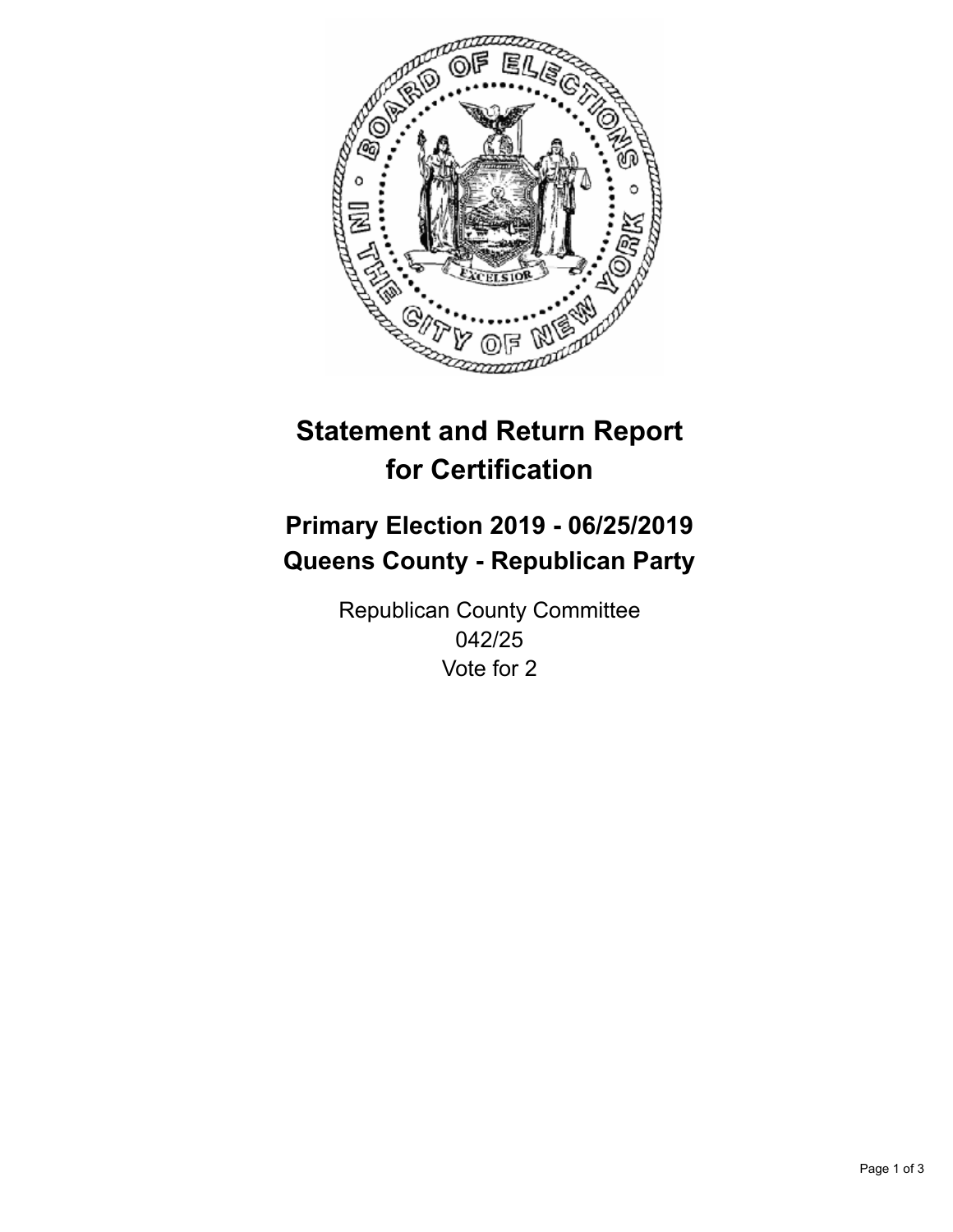

## **Assembly District 25**

| <b>PUBLIC COUNTER</b>                                    | 5        |
|----------------------------------------------------------|----------|
| <b>MANUALLY COUNTED EMERGENCY</b>                        | 0        |
| ABSENTEE / MILITARY                                      |          |
| AFFIDAVIT                                                | 0        |
| <b>Total Ballots</b>                                     | 6        |
| Less - Inapplicable Federal/Special Presidential Ballots | $\Omega$ |
| <b>Total Applicable Ballots</b>                          | 6        |
| RADU GEORGESCU                                           |          |
| PETER J. COFFEY                                          | 5        |
| <b>COURTNEY TAN</b>                                      | 3        |
| <b>Total Votes</b>                                       | 9        |
| Unrecorded                                               | 3        |